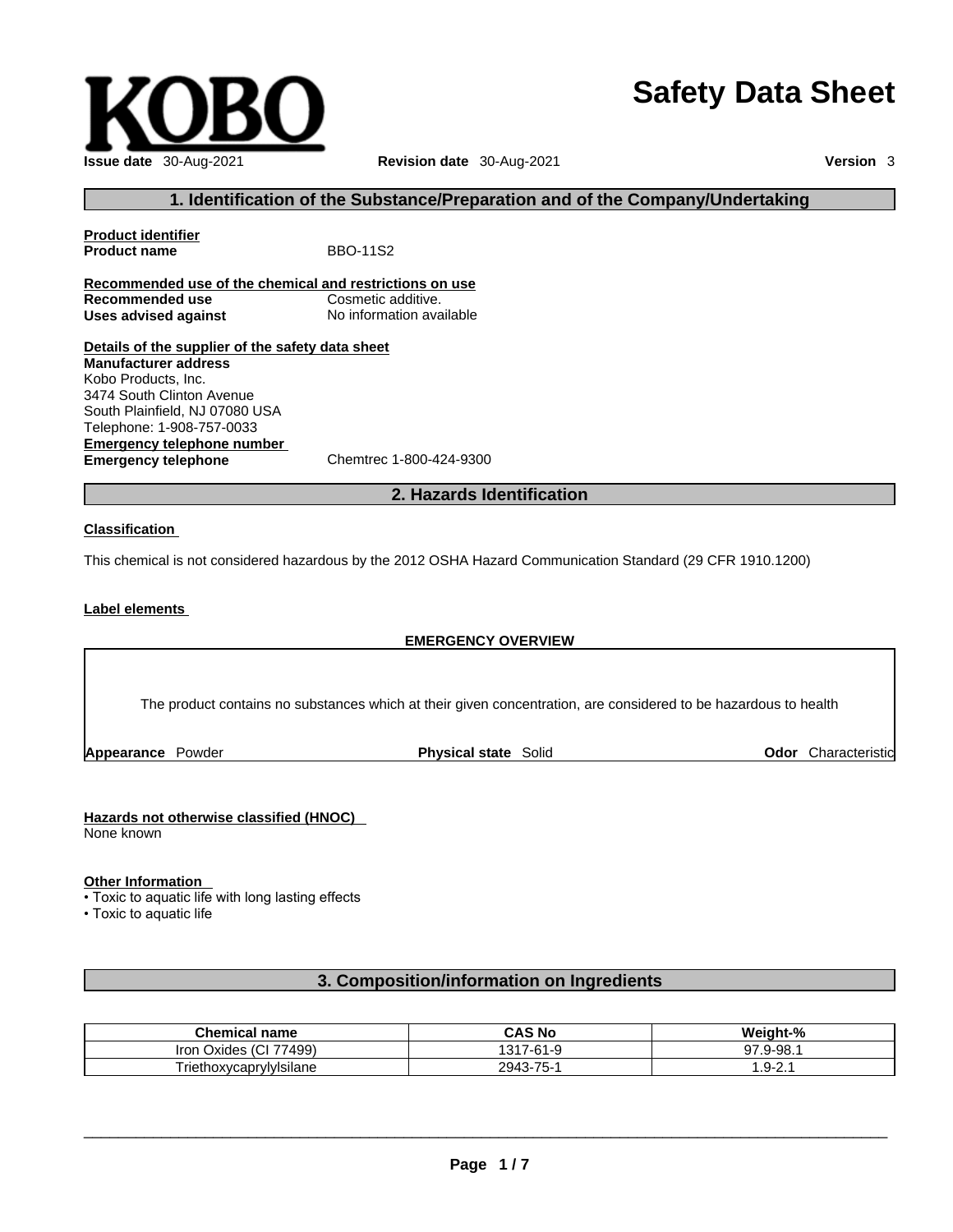# **4. First aid measures**

## **First aid measures**

| <b>General advice</b>                                                      | If symptoms persist, call a physician.                                                                     |  |  |
|----------------------------------------------------------------------------|------------------------------------------------------------------------------------------------------------|--|--|
| Eye contact                                                                | Rinse immediately with plenty of water, also under the eyelids, for at least 15 minutes.                   |  |  |
| <b>Skin contact</b>                                                        | Wash off immediately with soap and plenty of water while removing all contaminated<br>clothes and shoes.   |  |  |
| <b>Inhalation</b>                                                          | Remove to fresh air. If breathing is irregular or stopped, administer artificial respiration.              |  |  |
| Ingestion                                                                  | If swallowed, do not induce vomiting: seek medical advice immediately and show this<br>container or label. |  |  |
| Self-protection of the first aider                                         | Use personal protective equipment as required.                                                             |  |  |
| Most important symptoms and effects, both acute and delayed                |                                                                                                            |  |  |
| <b>Symptoms</b>                                                            | No known effects under normal use conditions.                                                              |  |  |
| Indication of any immediate medical attention and special treatment needed |                                                                                                            |  |  |
| Note to physicians                                                         | Effects of exposure (inhalation, ingestion or skin contact) to substance may be delayed.                   |  |  |
|                                                                            |                                                                                                            |  |  |

# **5. Fire-fighting measures**

# **Suitable extinguishing media**

Use extinguishing measures that are appropriate to local circumstances and the surrounding environment.

# **Unsuitable extinguishing media** No information available.

**Specific hazards arising from the chemical** None in particular.

**Explosion data Sensitivity to mechanical impact** None. **Sensitivity to static discharge** None.

#### **Protective equipment and precautions for firefighters**

Use personal protective equipment as required.

### **6. Accidental release measures**

#### **Personal precautions, protective equipment and emergency procedures**

| <b>Personal precautions</b>                          | Use personal protective equipment as required. Avoid contact with eyes. Wash thoroughly<br>after handling. |  |
|------------------------------------------------------|------------------------------------------------------------------------------------------------------------|--|
| For emergency responders                             | Use personal protective equipment as required.                                                             |  |
| <b>Environmental precautions</b>                     | Collect spillage. Do not allow into any sewer, on the ground or into any body of water.                    |  |
| Methods and material for containment and cleaning up |                                                                                                            |  |
| <b>Methods for containment</b>                       | Prevent further leakage or spillage if safe to do so.                                                      |  |
| Methods for cleaning up                              | Avoid creating dust. Sweep up and shovel into suitable containers for disposal.                            |  |
| Prevention of secondary hazards                      | Clean contaminated objects and areas thoroughly observing environmental regulations.                       |  |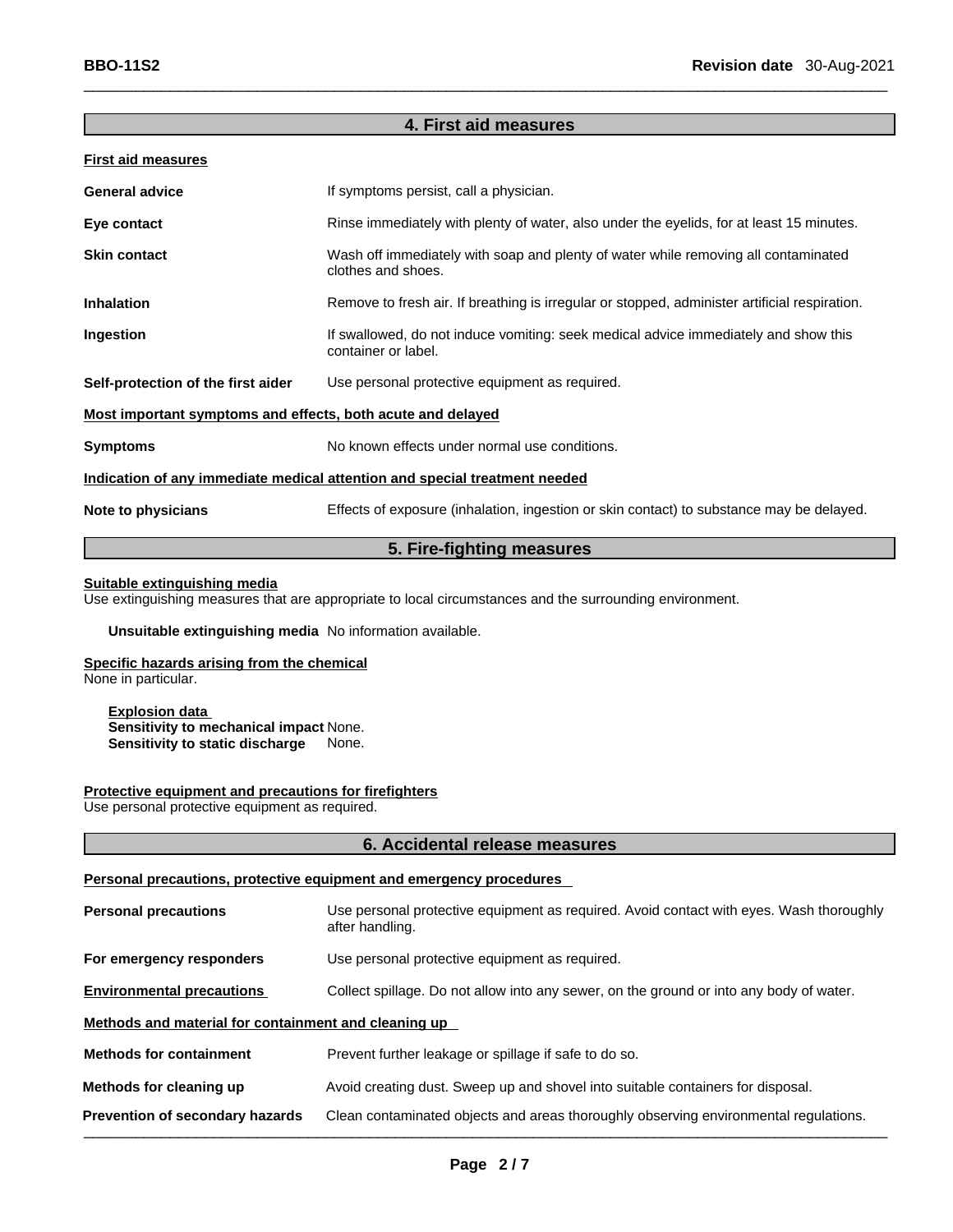|                                                              | 7. Handling and Storage                                                                                              |  |
|--------------------------------------------------------------|----------------------------------------------------------------------------------------------------------------------|--|
| <b>Precautions for safe handling</b>                         |                                                                                                                      |  |
| Advice on safe handling                                      | Use personal protective equipment as required. Use only in well-ventilated areas. Wash<br>thoroughly after handling. |  |
| Conditions for safe storage, including any incompatibilities |                                                                                                                      |  |
| <b>Storage conditions</b>                                    | Keep container tightly closed in a dry and well-ventilated place. Store at ambient conditions.                       |  |
| Incompatible materials                                       | Strong oxidizing agents. Strong acids.                                                                               |  |
|                                                              | 8. Exposure Controls/Personal Protection                                                                             |  |
| <b>Control parameters</b>                                    |                                                                                                                      |  |
| <b>Exposure guidelines</b>                                   | Not applicable.                                                                                                      |  |
| <b>Appropriate engineering controls</b>                      |                                                                                                                      |  |
| <b>Engineering controls</b>                                  | Ensure adequate ventilation, especially in confined areas.                                                           |  |
|                                                              | Individual protection measures, such as personal protective equipment                                                |  |
| <b>Eye/face protection</b>                                   | Wear safety glasses with side shields (or goggles).                                                                  |  |
| Skin and body protection                                     | Wear protective gloves and protective clothing.                                                                      |  |
| <b>Respiratory protection</b>                                | In case of insufficient ventilation, wear suitable respiratory equipment.                                            |  |
| <b>General hygiene considerations</b>                        | Handle in accordance with good industrial hygiene and safety practice. Wash contaminated<br>clothing before reuse.   |  |

# **9. Physical and Chemical Properties**

# **Information on basic physical and chemical properties**

| <b>Physical state</b>            | Solid              |                          |                          |
|----------------------------------|--------------------|--------------------------|--------------------------|
| Appearance                       | Powder             | Odor                     | Characteristic           |
| Color                            | <b>Black</b>       | <b>Odor threshold</b>    | No information available |
| <b>Property</b>                  | Values             | Remarks • Method         |                          |
| рH                               |                    | No information available |                          |
| Melting point / freezing point   |                    | No information available |                          |
| Boiling point / boiling range    |                    | No information available |                          |
| <b>Flash point</b>               |                    | No information available |                          |
| <b>Evaporation rate</b>          |                    | No information available |                          |
| Flammability (solid, gas)        |                    | No information available |                          |
| <b>Flammability limit in air</b> |                    |                          |                          |
| <b>Upper flammability limit</b>  |                    | No information available |                          |
| Lower flammability limit         |                    | No information available |                          |
| Vapor pressure                   |                    | No information available |                          |
| Vapor density                    |                    | No information available |                          |
| <b>Specific gravity</b>          |                    | No information available |                          |
| <b>Water solubility</b>          | Insoluble in water |                          |                          |
| Solubility in other solvents     |                    | No information available |                          |
| <b>Partition coefficient</b>     |                    | No information available |                          |
| <b>Autoignition temperature</b>  |                    | No information available |                          |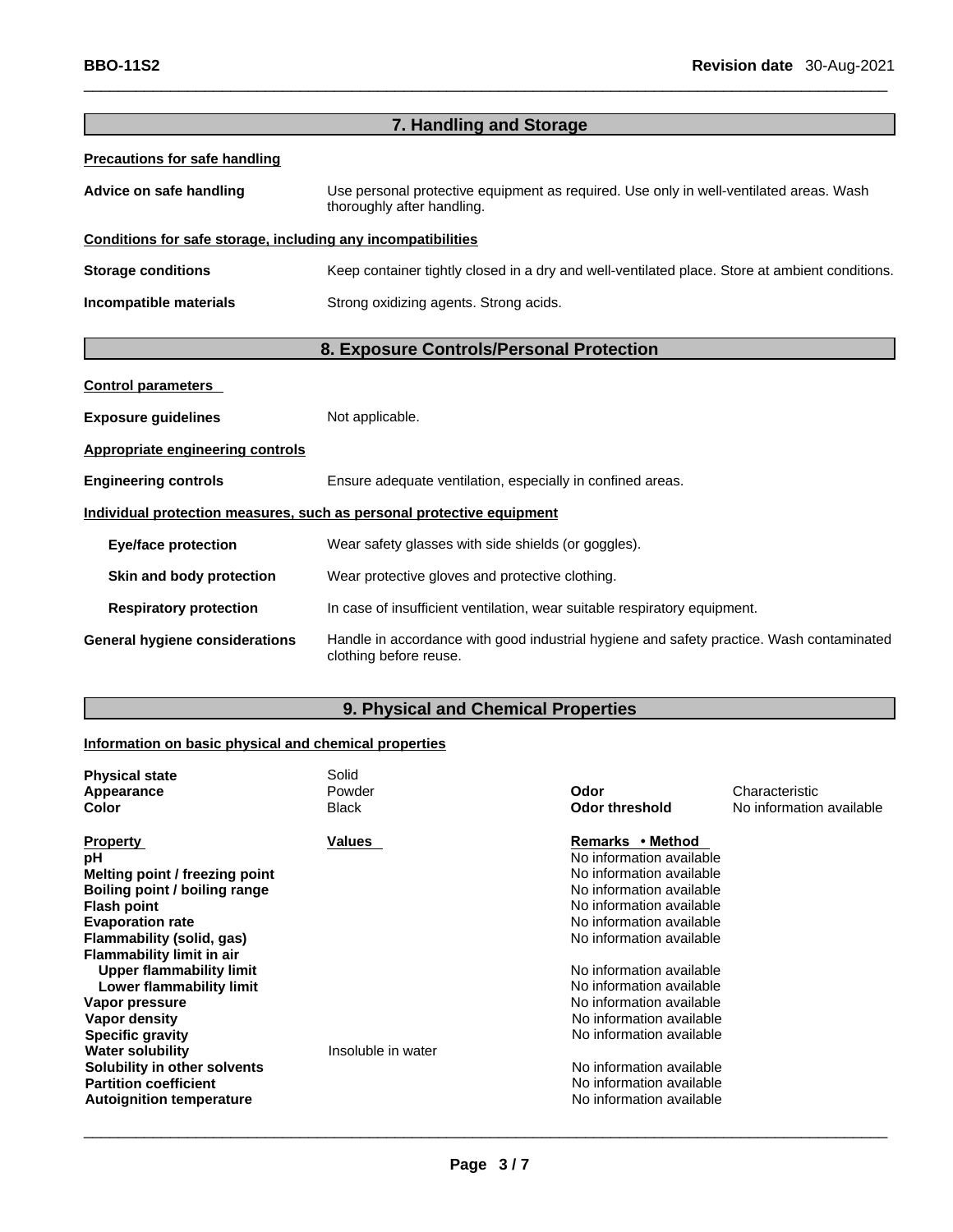**Hyphen**<br> **Kinematic viscosity**<br> **Kinematic viscosity**<br> **No information available** 

**Other Information**

**Softening point** No information available

**Molecular weight** No information available **VOC Content (%)** No information available **Density No information available Bulk density No information available** 

**Kinematic viscosity** No information available **Dynamic viscosity views** No information available **Explosive properties**<br> **Explosive properties**<br> **Oxidizing properties**<br> **Oxidizing properties**<br> **No information available No information available** 

# **10. Stability and Reactivity**

**Reactivity**  No data available

**Chemical stability** Stable under normal conditions.

# **Possibility of hazardous reactions**

None under normal processing.

**Hazardous polymerization** Hazardous polymerization does not occur.

**Conditions to avoid** None known.

### **Incompatible materials**

Strong oxidizing agents. Strong acids.

### **Hazardous decomposition products**

None under normal use conditions.

# **11. Toxicological Information**

## **Information on likely routes of exposure**

#### **Product information**

| <b>Inhalation</b>   | No data available. |
|---------------------|--------------------|
| Eye contact         | No data available. |
| <b>Skin contact</b> | No data available. |
| Ingestion           | No data available. |

#### **Component Information**

| <b>Chemical name</b>    | Oral LD50              | Dermal LD50             | <b>Inhalation LC50</b> |
|-------------------------|------------------------|-------------------------|------------------------|
| Iron Oxides (CI 77499)  | ⋅ 10000 ma/ka ( Rat )  |                         |                        |
| Triethoxycaprylylsilane | = 10060 µL/kg<br>(Rat) | $= 6730$ mg/kg (Rabbit) | > 22 ppm (Rat) 4 h     |
|                         |                        | > 8000 mg/kg (Rabbit)   |                        |

### **<u>Symptoms related to the physical, chemical and toxicological characteristics</u>**

**Symptoms** No information available.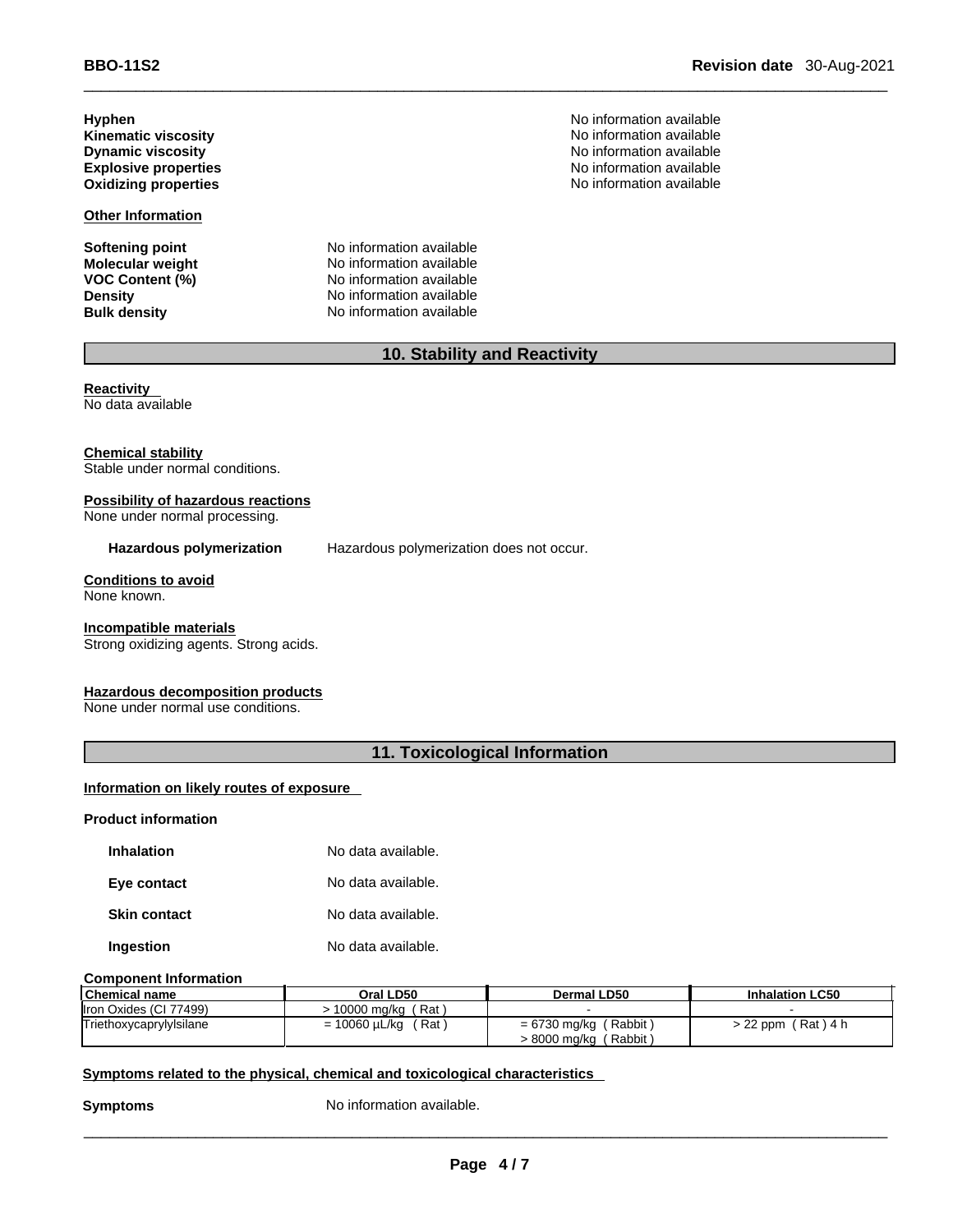# **Delayed and immediate effects as well as chronic effects from short and long-term exposure**

| <b>Skin corrosion/irritation</b>  | No information available.                                                                 |
|-----------------------------------|-------------------------------------------------------------------------------------------|
| Serious eye damage/eye irritation | No information available.                                                                 |
| <b>Irritation</b>                 | No information available.                                                                 |
| <b>Corrosivity</b>                | No information available.                                                                 |
| <b>Sensitization</b>              | No information available.                                                                 |
| Germ cell mutagenicity            | No information available.                                                                 |
| Carcinogenicity                   | This product does not contain any carcinogens or potential carcinogens as listed by OSHA, |
|                                   | IARC or NTP.                                                                              |
| <b>Reproductive toxicity</b>      | No information available.                                                                 |
| <b>Developmental toxicity</b>     | No information available.                                                                 |
| <b>Teratogenicity</b>             | No information available.                                                                 |
| <b>STOT - single exposure</b>     | No information available.                                                                 |
| STOT - repeated exposure          | No information available.                                                                 |
| <b>Aspiration hazard</b>          | No information available.                                                                 |

# **12. Ecological Information**

#### **Ecotoxicity**

Very toxic to aquatic life with long lasting effects

| <b>Chemical name</b>    | Algae/aguatic plants | ™ish                              | Crustacea |
|-------------------------|----------------------|-----------------------------------|-----------|
| Triethoxycaprylylsilane |                      | 0.055: 96 h Oncorhynchus mykiss ' |           |
|                         |                      | ma/L LC50 flow-through            |           |

#### **Persistence and degradability**

No information available.

**Bioaccumulation** No information available.

**Other adverse effects** No information available

# **13. Disposal Considerations**

| Waste treatment methods |                                                                                                        |  |  |  |
|-------------------------|--------------------------------------------------------------------------------------------------------|--|--|--|
| Disposal of wastes      | Disposal should be in accordance with applicable regional, national and local laws and<br>regulations. |  |  |  |
| Contaminated packaging  | Disposal should be in accordance with applicable regional, national and local laws and<br>regulations. |  |  |  |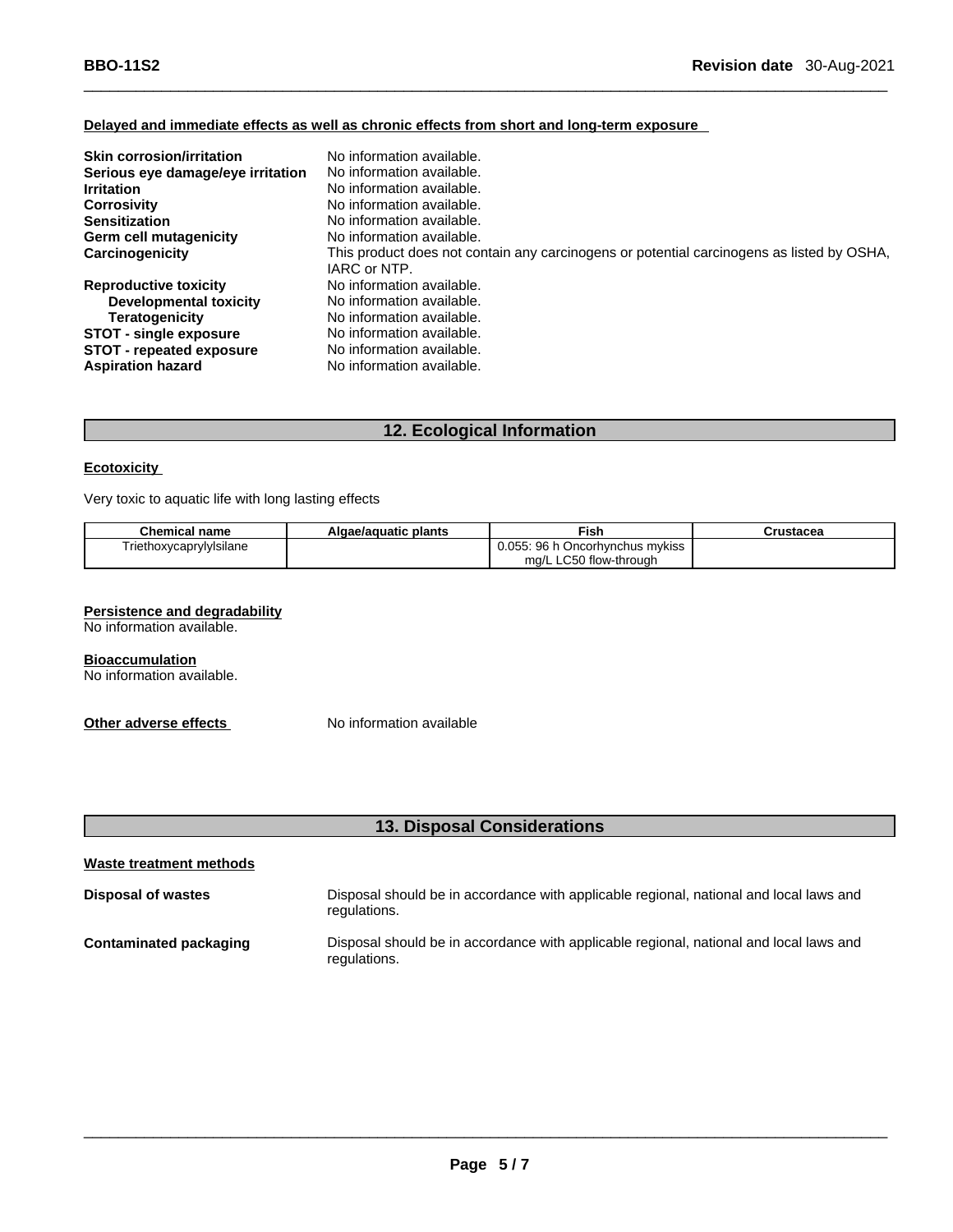|             | 14. Iransport |
|-------------|---------------|
|             |               |
| DOT         | Not regulated |
| ICAO (air)  | Not regulated |
| IATA        | Not regulated |
| <b>IMDG</b> | Not regulated |
| <b>RID</b>  | Not regulated |
| ADR         | Not regulated |

# **15. Regulatory information**

**Information** 

| Complies |
|----------|
| Complies |
| Complies |
| Complies |
| Complies |
| Complies |
| Complies |
| Complies |
|          |

 **Legend:** 

**TSCA** - United States Toxic Substances Control Act Section 8(b) Inventory

**DSL/NDSL** - Canadian Domestic Substances List/Non-Domestic Substances List

 **EINECS/ELINCS** - European Inventory of Existing Chemical Substances/European List of Notified Chemical Substances

**ENCS** - Japan Existing and New Chemical Substances

**IECSC** - China Inventory of Existing Chemical Substances

**KECL** - Korean Existing and Evaluated Chemical Substances

**PICCS** - Philippines Inventory of Chemicals and Chemical Substances

**AICS** - Australian Inventory of Chemical Substances

# **US Federal Regulations**

### **SARA 313**

Section 313 of Title III of the Superfund Amendments and Reauthorization Act of 1986 (SARA). This product does not contain any chemicals which are subject to the reporting requirements of the Act and Title 40 of the Code of Federal Regulations, Part 372

| <b>SARA 311/312 Hazard Categories</b> |  |
|---------------------------------------|--|
|                                       |  |

| Acute health hazard               | Nο  |  |
|-----------------------------------|-----|--|
| Chronic Health Hazard             | No. |  |
| Fire hazard                       | No. |  |
| Sudden release of pressure hazard | No. |  |
| Reactive Hazard                   | N٥  |  |

#### **CWA (Clean WaterAct)**

This product does not contain any substances regulated as pollutants pursuant to the Clean Water Act (40 CFR 122.21 and 40 CFR 122.42)

# **CERCLA**

This material, as supplied, does not contain any substances regulated as hazardous substances under the Comprehensive Environmental Response Compensation and Liability Act (CERCLA) (40 CFR 302) or the Superfund Amendments and Reauthorization Act (SARA) (40 CFR 355). There may be specific reporting requirements at the local, regional, or state level pertaining to releases of this material